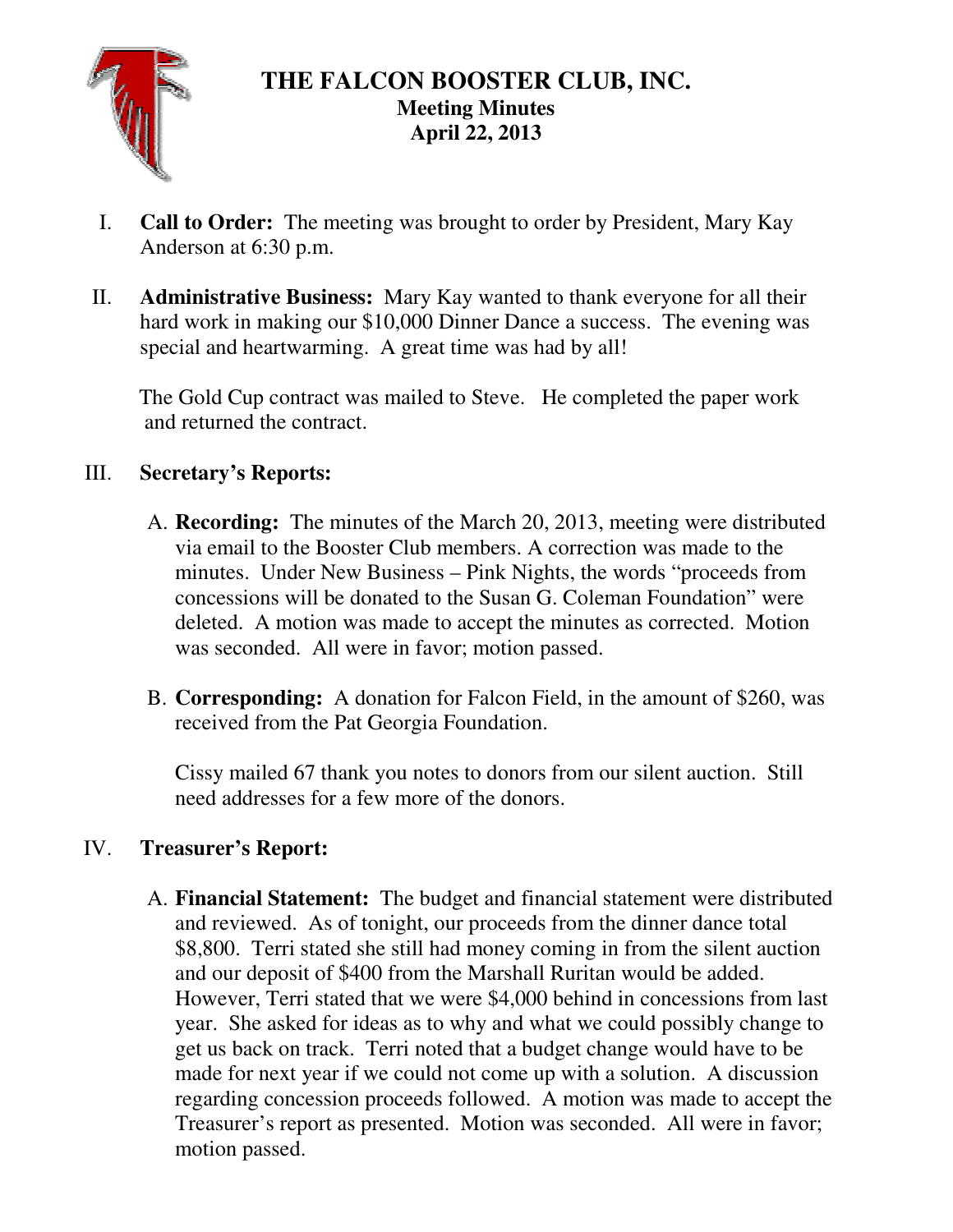### V. **Committees:**

#### A. **Committee Reports:**

1. **Membership –** Three new members were added, bringing the total to 103 members (18 are Board Members).

### B**. Concessions:**

- 1. **Spring Sports** \$620 was turned in after 4 games of Boys Soccer
- 2. FYI The following games will be designated as Pink Nights. Please note: Pink Nights are not sponsored by the FHS Booster Club. 4/26 – Boys Soccer, Baseball and Softball 5/6 – Boys and Girls Lacrosse 5/14 – Girls Soccer

### VI. **Activities Director:**

- A. **Report:** No Report
- B. **Falcon Field Fundraising** No Report

#### VII. **Old Business:**

 A. **\$10,000 Dinner Dance –** Once again, a great big **thank you** was given to all the volunteers who helped to make the evening a success. A special thank you to Gloria Fisher for coordinating the silent auction again this year.

 Steve noted that we have already reserved the Marshall Ruritan for April 5, 2014.

- B. **Virginia Gold Cup May 4, 2013** Andrea has everything in order and plenty of volunteers. An issue regarding fingerprints was addressed. Andrea stated that fingerprinting was only required for the individuals working with betting.
- C. **Letter regarding FHS Renovation** Mary Kay contacted Duke Bland, Chairman of the Building Committee, to follow up on our letter to Assistant Superintendent, Janice Bourne, since we had not received a response at that time. Bottom line, Mr. Bland stated, "if you want to finance it (the repainting of the walls), go at it."

In addition, Mary Kay attended and spoke at the April 8 School Board Meeting.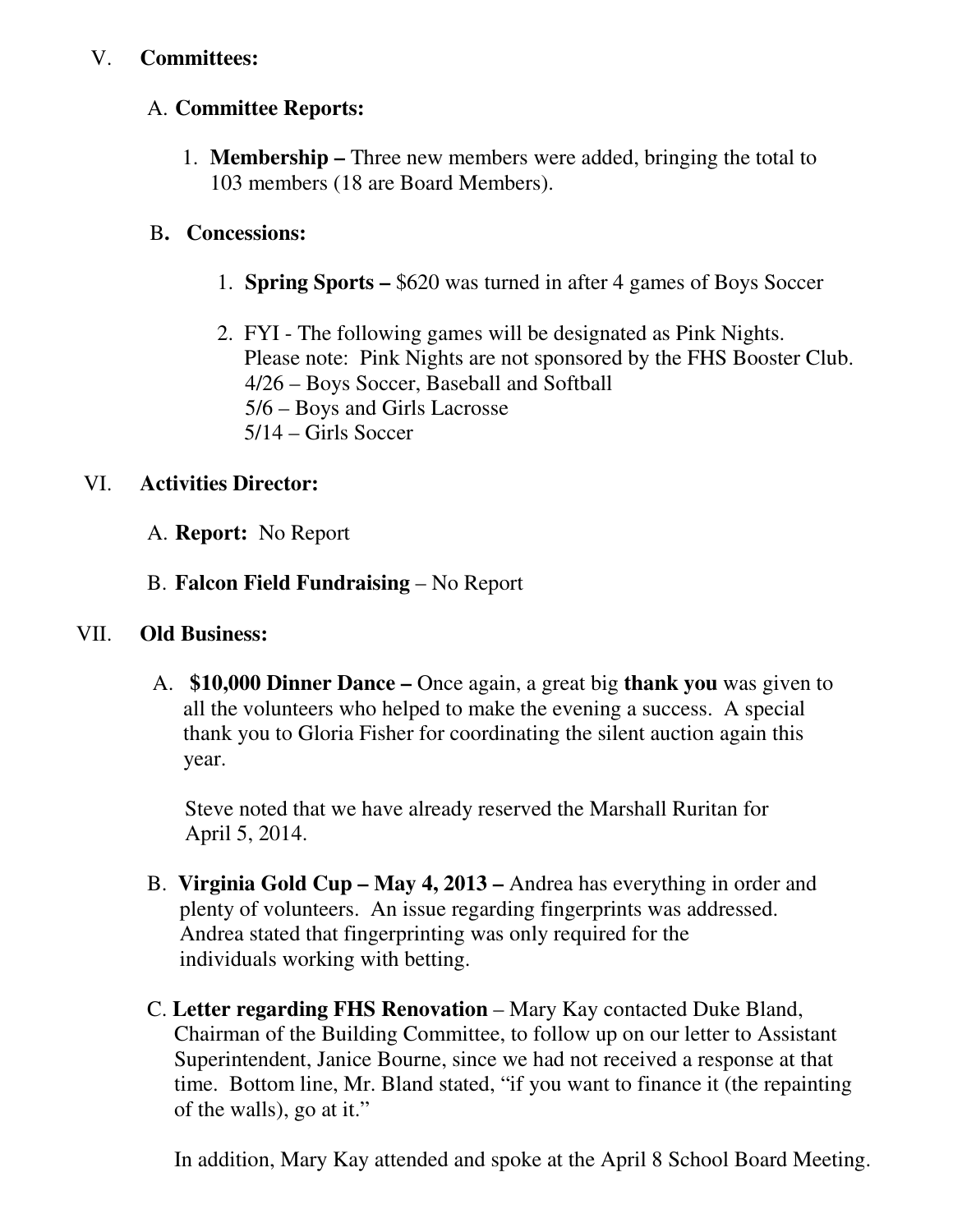While speaking, she was treated with disrespect and disregard for expressing what we, as a Board, deemed extremely important to FHS. Mary Kay was able to ask the Board about the halls of FHS being painted green, orange and blue. She stated FHS staff were told the reason behind the colors was to insure that FHS students would know what floor they were on She asked if colors were needed, why couldn't they have been in shades of red, white, and gray, our school colors. Mr. Sites told us he was never consulted on the colors for his school.

 Mary Kay stated that after 6 weeks we did receive a response from Janice Bourne. Mary Kay read the response. The FHS Booster Club members stated they would like to respond to Janice Bourne and perhaps a letter to the editor as well.

D. **Nomination Committee –** Tom, Martha and Dawn The committee results were distributed and it was reported we are still in need of a treasurer.

> **2012 – 2013 NOMINATING COMMITTEE RESULTS: MARY KAY ANDERSON – PRESIDENT KIM STEVES – VICE- PRESIDENT STEVE BROWNING – PAST PRESIDENT TREASURER – No nominee DAWN PERKS – RECORDING SECRETARY MELANIE BROWN – CORRESPONDING SECRETARY MICHELLE BANE SARAH CHEATWOOD MARY CHRISINGER ANDREA GAINES TOM GALLAGHER CANDY GLASCOCK MARTHA JANOSKIE CISSY RICE SHARION RIGNEY TERRI SHAW TINA STRAWN**

> > **CHERYL WARD – DECLINED DONNA COMER – DECLINED**

The slate will be voted on at our next meeting. Nominations from the floor will be accepted at that meeting.

#### VIII. **New Business:**

- A. **Spring Sports Award Night June 4, 2013 Picnic**
- B. **Award Night for Scholarships May 30, 2013.** We received 23 applications for our 8 scholarships.